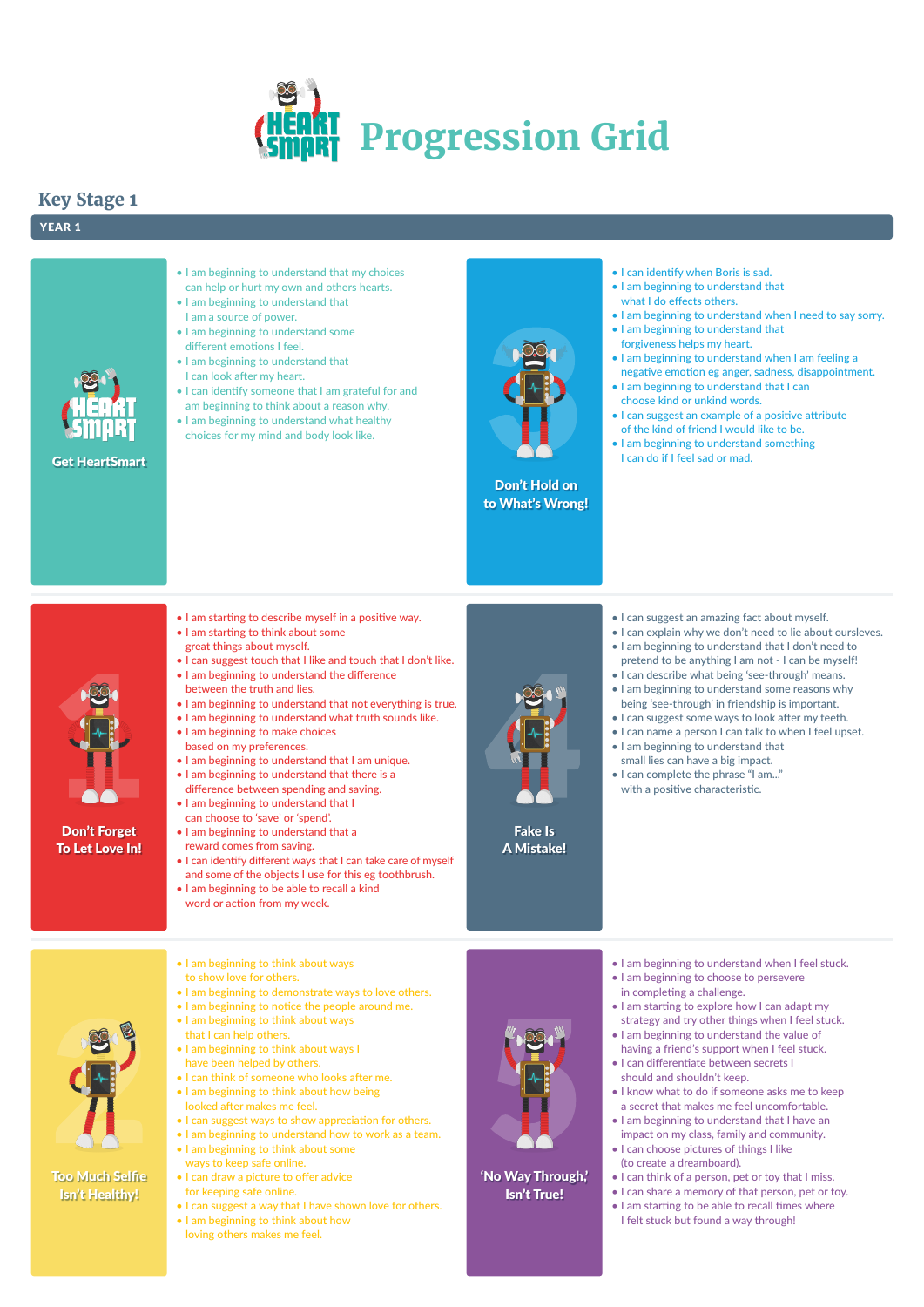



Don't Forget To Let Love In!



Don't Hold on to What's Wrong!



Fake Is A Mistake!

### 'No Way Through,' Isn't True!

Get HeartSmart

# **Key Stage 1**

### YEAR 2



- I understand that the choices I make can help or hurt my own and others hearts.
- I can describe a way that I can use my power in a positive and negative way.
- I am beginning to understand that the decisions I make can affect my reputation.
- I am beginning to understand how my heart affects my actions, words and behaviours.
- I can describe how different people's families may look.
- I can describe a way my family shows me love.
- I can list a food from each of the 5 food groups.
- I can think of a choice I have made that has helped my heart.
- I can think of a choice I have made that has helped someone else's heart.
- I understand that letting the bad feelings out of my heart helps me feel happy again.
- I understand that what I do affects others
- I am beginning to understand when I need to say sorry.
- I am beginning to understand that forgiveness helps my heart.
- I can give an example of a person, place or activity that helps my heart when I am sad.
- I am beginning to understand ways to help me let go of hurt or disapointment.
- I can suggest a way I can protect myself and others from bullying.
- I can suggest something I can do if I feel sad or mad.

- I can suggest a couple of amazing facts about myself.
- I can explain why we don't need to lie about oursleves.
- I can name something unique about myself.
- I can can name an unkind thought that I have about mysef.
- I can name a kind thought I have about myself.
- I can describe how an emotion feels.
- I can describe times when I have felt different emotions.
- I can suggest some ways to demonstrate good manners.
- I can demonstrate different ways to greet another person.
- I can describe some ways to stay safe in the sun.
- I can use positive words to describe myself and complete the phrase 'I am...'

- I am learning to suggest ways to 'look out' for other people's needs and the needs of the environment around me.
- I am learning to spot and act on opportunities to do something kind for others.
- I can list the people working in my local community that look after and protect me.
- I am learning to appreciate the important work they do.
- I can list ways that we are all different.
- I can list ways that we are all the same.
- I can suggest some ways to keep safe in real life.
- I can suggest some online safety rules.
- I understand that online safety rules are
- similar to safety rules in real life.
- I can suggest ways they have shown love for others.
- I can describe how loving others makes me feel.



- I am beginning to understand when I feel stuck.
- I am beginning to choose to persevere



- in completing a challenge.
- I am beginning to be able to find alternative solutions to a problem.
- I can design a map with alternative routes.
- I am beginning to think about different ways I can look at situations.
- I can suggest a different way I could try to overcome a challenging situation.
- I can replace worry phrases with positive "what if" phrases.
- I can identify signs of energy being used.
- I can suggest some ways to conserve energy.
- I can recall a time when I felt stuck but found a way through!
- I can recall a way someone has shown love to me through kind words or actions.
- I can describe something I like about myself.
- I can say some of my strengths.
- I understand that I am unique.
- I understand the difference between truths and lies.
- I can suggest my own trash and truth statement.
- I can use positive adjectives to describe myself.
- I can describe a different range of emotions.
- I understand that thankfulness changes my attitude. • I can find my pulse.
- I can describe how I feel after physical activity.
- I can recall a kind word or action from the week.
- I can share the best thing about me.

- I can suggest a way to show love for others.
- I can suggest a way to demonstrate love to others.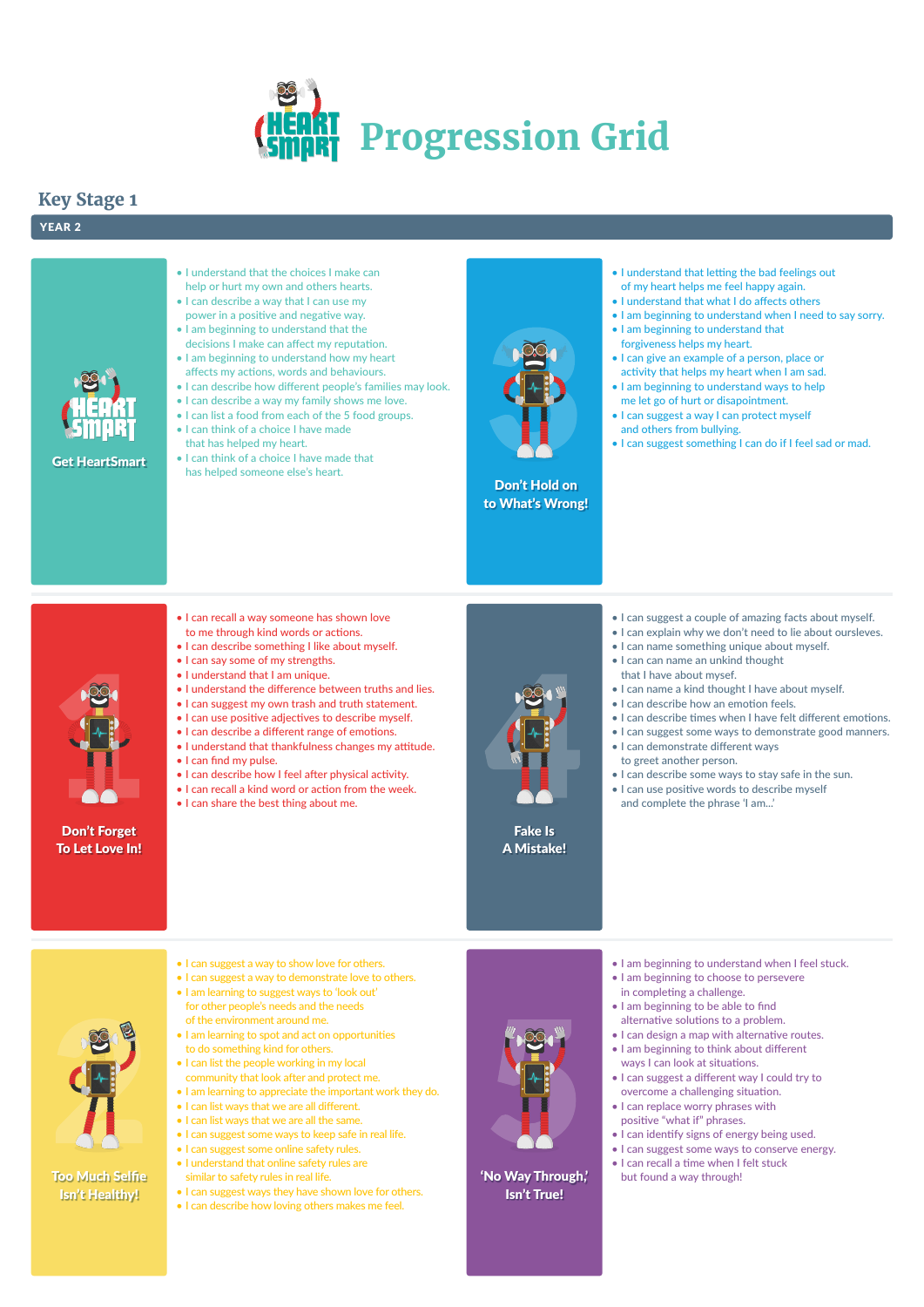



Don't Forget To Let Love In!



Don't Hold on to What's Wrong!

Fake Is A Mistake!

'No Way Through,' Isn't True!

Get HeartSmart

# **Key Stage 2**

### YEAR 3



#### • I can suggest a way that I can show love to myself.

- I can suggest a way that I can show love to others.
- I can list ways to be kind to one another.
- I can describe some ways that others are 'meant to be treated'.
- I can recall a memory and associate a feeling with it.
- I am beginning to understand that my heart needs protecting.
- I can list some things that my heart needs protecting from.
- I can list some people that I am grateful for in my life and give some reasons for why I am grateful for them.
- I can identify some benefits of a healthy lifestyle.
- I can identify some risks of an unhealthy lifestyle.
- I can suggest some ways that I can care for my heart.
- I can suggest some ways that I can care for other people's hearts.
- I am beginning to understand what 'forgiveness' means.
- I can describe how saying sorry can help a situation.
- I can describe the effects of choosing to forgive or not.
- I can describe a way that holding on to hurt can make us sad.
- I can list a ways to build trust between friends.
- I can think of someone that I trust.
- I can give an example of a stereotype.
- I can suggest a couple of things I can do if I feel sad or mad.

- I can suggest ways to show love for others.
- I can suggest ways to demonstrate loving others.
- I can suggest a couple of amazing facts about myself.
- I can explain why we don't need to lie about oursleves.
- I am beginning to know the real me is the best me.
- I can give a simple explanation of what shame is.
- I can suggest appropriate and inappropriate types of touch.
- I can suggest safe people to talk to if I am concerned.
- I can explain why telling the truth is important to build a friendship.
- I can explain what an allergy is.
- I can list what I have learned about why 'Fake is a Mistake'.

- I can identify when I feel stuck.
- I can choose to persevere when I feel



- stuck or in completing a challenge.
- I can identify an area of my life where I am doing well.
- I can describe what a setback is.
- I can give an example of a setback.
- I can demonstrate basic first aid skills.
- I can identify a dream I have.
- I can list some attitudes I need to develop to achieve my dreams.
- I can describe what 'change' is and give some examples in my life.
- I can suggest something I can do that helps me to manage change.
- I can recall a time when I felt stuck but found a way through!
- I can recall some ways that people have shown love to me through kind words or actions.
- I am starting to describe myself in a positive way.
- I can think of words to encourage others.
- I can accept encouragement from others.
- I can sort words into what love is and what love isn't.
- I can list some things that I am grateful for.
- I can explain why I am grateful for them.
- I am beginning to understand that some choices I make will affect my physical health.
- I can recall examples of kind words or actions from the week.
- I can share some amazing things about myself.



- I can suggest something that I can do for another person.
- I can describe how the person I helped felt.
- I can describe how helping someone else made me feel.
- I can explain how to respond in an emergency.
- I can recognise and celebrate the impact
- kindness has on another person.
- I can work together with others to complete a task.
- I am learning how to listen well to one another and respect each other's views.
- I can list some information that identifies me eg name, address.
- I know why it is important to keep personal information private.
- I can suggest ways I have shown love for others.
- I can describe how caring for others makes me feel.
- I can suggest ways I have shown love for others.
- I can describe how caring for others makes me feel.

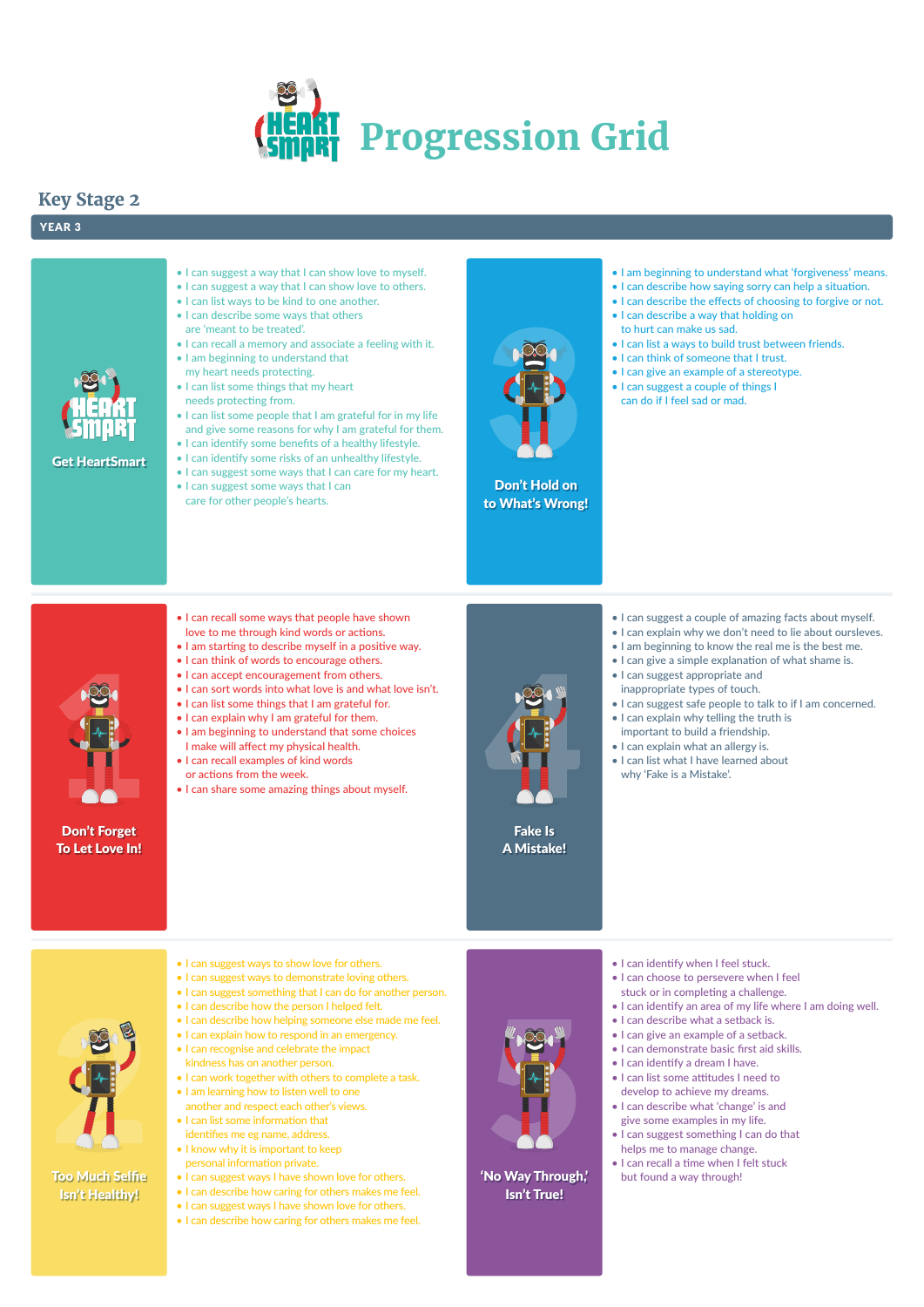



Don't Forget To Let Love In!



Don't Hold on to What's Wrong!

Fake Is A Mistake!

### 'No Way Through,' Isn't True!

Get HeartSmart

# **Key Stage 2**

### YEAR 4



- I can suggest several ways that I can show love to myself.
- I can suggest several ways that I can show love to others.
- I am beginning to think about the consequences of the words we use.
- I can describe some consequences of using kind and unkind words.
- I can suggest some characteristics that I would like to see in my classroom.
- I can suggest some ways I can cultivate some of those characteristics.
- I can name someone that I trust and I can give one reason for why I trust them.
- I can list some characteristics of a healthy family life.
- I can explain what "mental wellbeing" means.
- I can list something that positively affects my mental wellbeing.
- I can list something that negatively affects my mental wellbeing.
- I can suggest some ways that I can care for my heart.
- I can suggest some ways that I can care for other people's hearts.
- I can suggest a way to fix a broken friendship.
- I can describe some benefits of forgiveness.
- I can sort scenarios into positive and negative stress.
- I can suggest ways to manage negative stress.
- I can suggest some healthy boundaries I can use both in life and online.
- I can recognise online abuse and know who to report it to.
- I can suggest positive uses of the internet.
- I can list several things I can do if I feel sad, or mad.

- I can explain why we don't need to lie about oursleves.
- I can list 3 great things about myself.
- I can explain that I am not what I 'do'.
- I can identify some important voices in my life.
- I can recognise the difference between kind and unkind voices in my life.
- I am growing in courage to always tell the truth.
- I can give examples of when I have been afraid to tell the truth.
- I can explain when dares are no longer fun.
- I can explain the consequences of dares.
- I can list some of the risks associated with smoking.
- I can list what I have learned about why 'Fake is a Mistake'.

- I can describe a situation where I felt stuck.
- I can suggest some ways I can



- persevere when I feel stuck.
- I can list some skills and attitudes needed to meet the challenges.
- I can identify habits I need to develop or lose in order to achieve my goals.
- I can think of someone who encourages me.
- I can think of someone I can encourage.
- I can choose pictures of things that inspire me.
- I can create 'A Dream of my Heart is…' statement.
- I can define what puberty is.
- I can describe key physical changes that take place as puberty begins.
- I can recall a time when I felt stuck but found a way through!
- I can recall different ways someone has shown me love through kind words or actions.
- I can describe myself in a positive way.
- I can identify some ways that I most feel love.
- I can give an example of a time when I have been loved.
- I can identify some of my strengths and achievements.
- I can record and list some unique facts and figures about me.
- I can highlight five things about my body that I am grateful for.
- I can explain I am grateful.
- I understand that love sometimes looks like stopping the spread of bacteria.
- I can suggest some ways that bacteria spreads.
- I can recall examples of kind words or actions from the week.
- I can share several amazing things about myself.



- I can suggest ways to show love for others.
- I can demonstrate ways to love others.

- I am becoming more aware of my surroundings and the people around me by noticing differences.
- I can make the link about being observant and being aware of those around us.
- I can suggest how a person is feeling from their expression and body language.
- I can suggest who the unseen heroes of my community are.
- I can honour those heroes by writing a thank you note.
- I can suggest times when I need help from others.
- I can demonstrate good teamwork skills (clear communication, listening and negotiating).
- I can suggest ways to use my
- technology devices responsibly.
- I can suggest ways that I have shown love for others.
- I can describe how caring for others makes people feel.

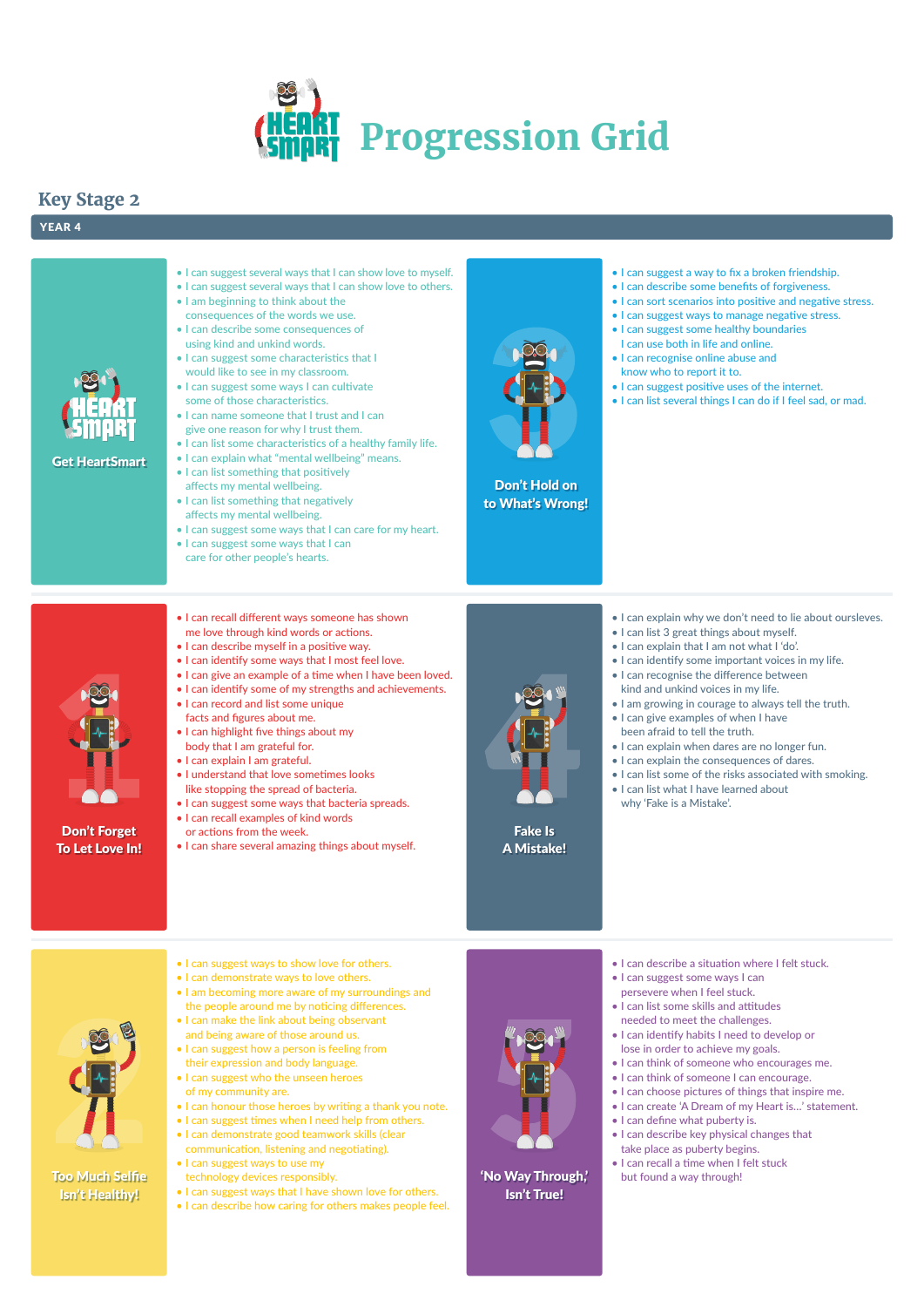



Don't Forget To Let Love In!



Don't Hold on to What's Wrong!

Fake Is A Mistake!

'No Way Through,' Isn't True!

Get HeartSmart

# **Key Stage 2**

### YEAR 5



- I can suggest some ways that I can care for my heart.
- I can suggest some ways that I can care for other people's hearts.
- I understand that being bossy is about trying to control others.
- I can describe some qualities of a good leader.
- I can describe some qualities of the heart reputation I would like to have.
- I can suggest some ways to know what I should and shouldn't watch.
- I can list some things I should avoid watching.
- I can explain how another person has supported or encouraged me and how that made me feel.
- I can write a thank you letter and express gratitude to someone.
- I can suggest some ways to help myself sleep well.
- I can list some benefits of sleeping well.
- I can explain somes ways that I can protect my own and other's hearts.



- I can explain why forgiveness keeps my heart healthy.
- I can descrive some practical steps I could take to resolve conflict.
- I can describe how different emotions feel.
- I can explain why emotions are important.
- I can describe some healthy ways to respond to my mistakes.
- I can recognise bullying behaviours.
- I can suggest ways to deal with bullying.
- I can list different types of negative emotion.
- I can identify when I am experiencing negative emotion.
- I can suggest ways that will help me when
- I am experiencing negative emotion.

- I can explain why we don't need to lie about oursleves.
- I can list 5 great things about myself.
- I can discuss how unrealistic images can make me feel.
- I can explain some things I can do when I feel like I need to hide how I really feel.
- I can give a simple description of what vulnerability is.
- I can identify qualities that build trust for vulnerability.
- I can explain why growing feedback is important.
- I can identify the difference between 'No Entry'
	- and 'Welcome' responses to feedback.
- I can list some risks associated with alcohol use in young people.
- I can give some advice against drinking alcohol.
- I can list what I have learned about why 'Fake is a Mistake'.

- I can describe situations where I feel stuck.
- I can suggest ways to persevere when I feel stuck.



- I can say when I find a situation difficult or challenging.
- I can give some examples of internal success.
- I can give an example of something I would like to grow in internally to meet a goal I have.
- I can name some tools that help me to live with hope.
- I can explain key facts about the menstrual cycle.
- I can describe ways to look after my health and wellbeing as I grow up.
- I can recall a time when I felt stuck but found a way through.
- I can use strategies that demonstrate 'No Way Through' isn't True!
- I reflect on ways that people show me love through kind words or actions.
- I am starting to describe myself in a positive way consistently.
- I understand that I have value and purpose.
- I am aware of how the words I listen to about myself can make me feel.
- I can identify some lies that I believe/listen to.
- I can suggest opposing truths to those lies.
- I can describe how listening to and believing lies makes me feel.
- I can describe how listening to and believing truth makes me feel.
- I am beginning to understand and demonstrate different ways I can respond to pressured scenarios.
- I can recall a significant event and person in my life.
- I can someone to go to when I need help.
- I can recall a way I have 'Let Love in' this week.



• I understand there are many different ways I can show love for others.

- I can demonstrate ways to love others.
- I can think of someone to go to if I feel lonely.
- I can suggest things to do to avoid feeling lonely.
- I can list some skills needed to listen to others well.
- I can suggest ways I can demonstrate honour.
- I am starting to understand the purpose and role of groups eg charities, raising awareness.
- I know what I should and shouldn't share online.
- I can suggest ways that I have shown love for others.
- I can describe how caring for others makes people feel.